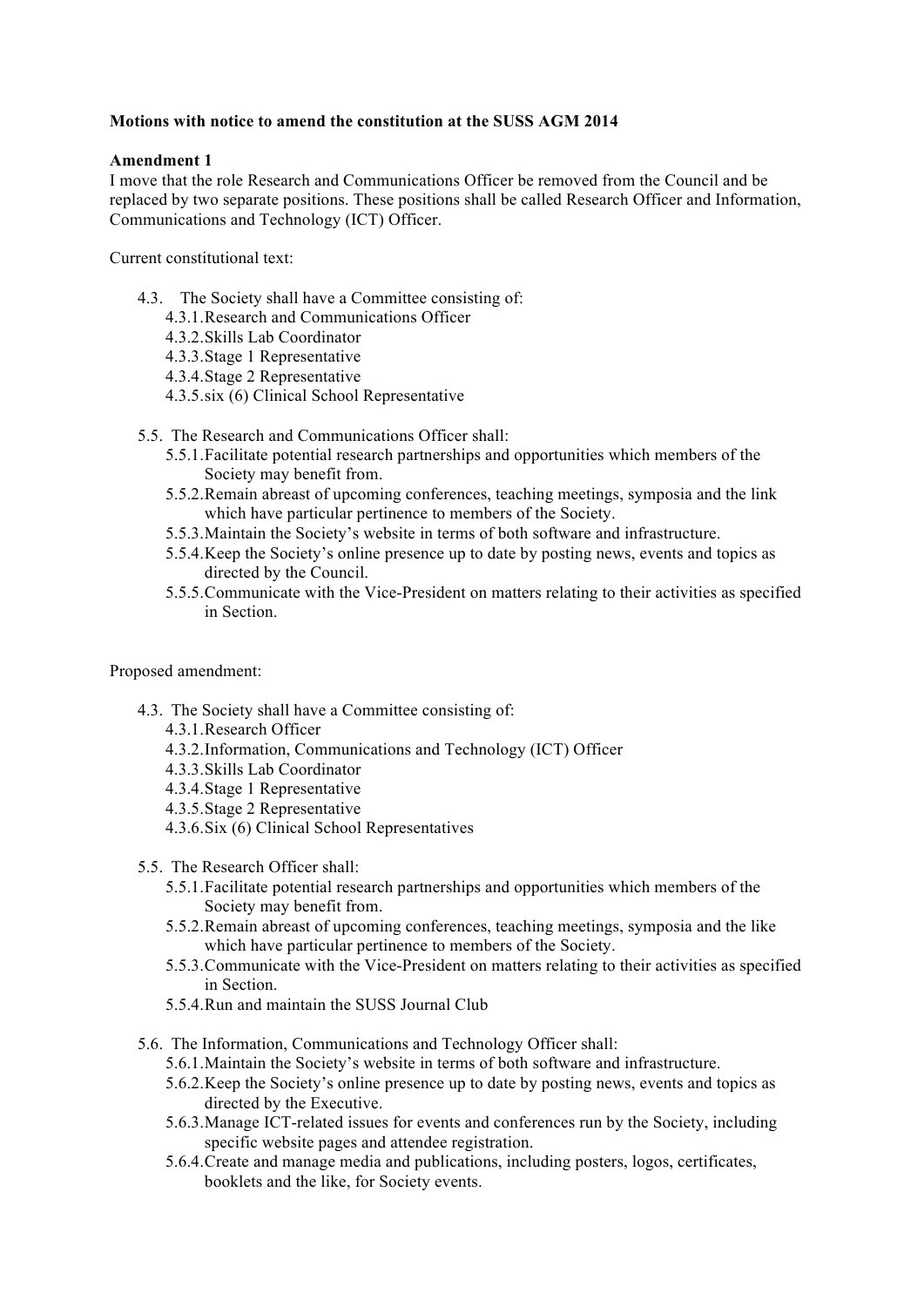5.6.5.Communicate with the Vice-President on matters relating to their activities as specified in Section.

Upon passing this motion:

- the proposed amendments will be adopted in its entirety
- the proposed amendments will become effective immediately

Proposed by: Kilian Brown Seconded by: Michael Seco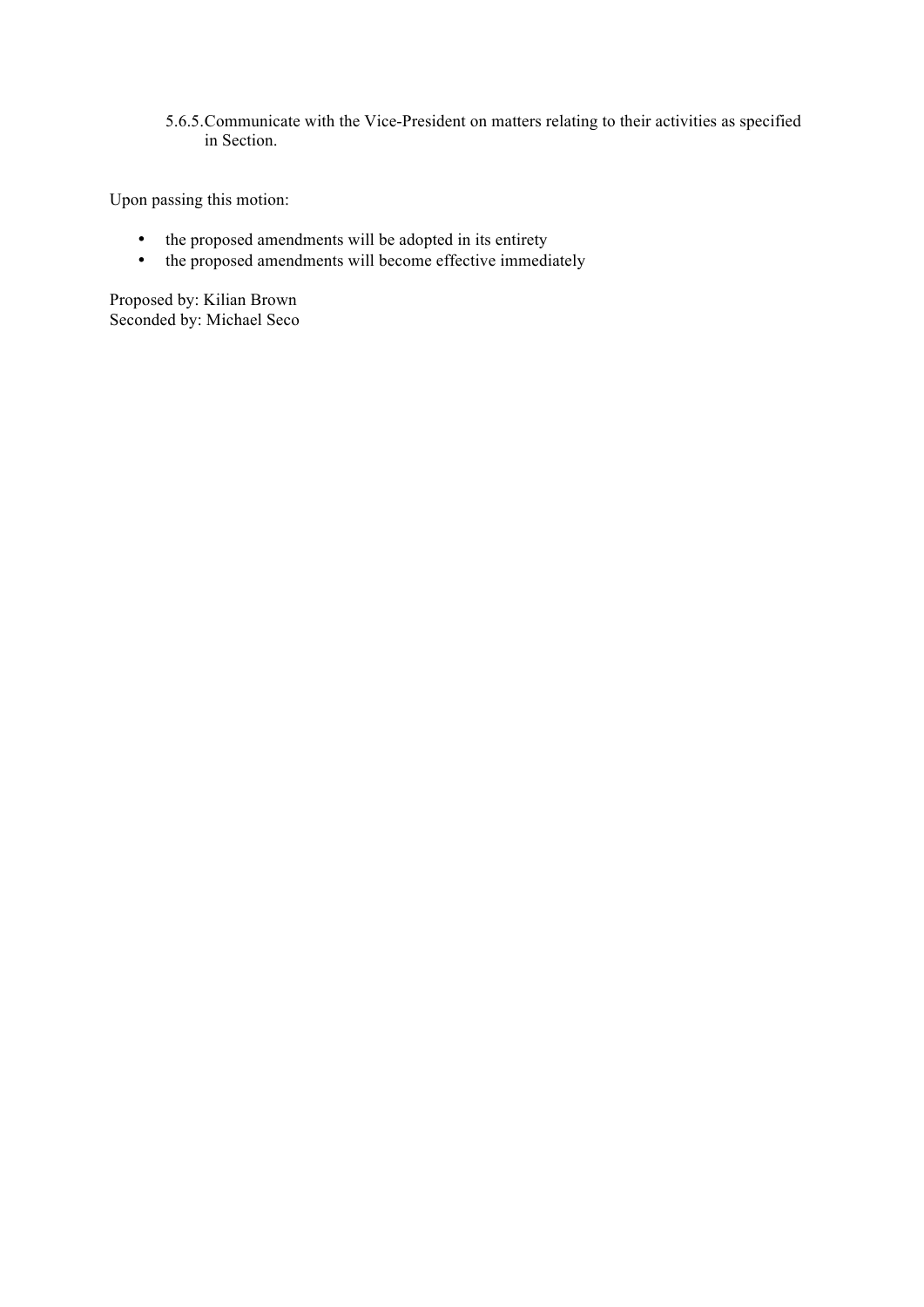# **Amendment 2**

I move that a new Community Officer potion be created, to run and manage charitable events and other events held for the general community

Current constitutional text:

- 4.3. The Society shall have a Committee consisting of:
	- 4.3.1.Research and Communications Officer
	- 4.3.2.Skills Lab Coordinator
	- 4.3.3.Stage 1 Representative
	- 4.3.4.Stage 2 Representative
	- 4.3.5.six (6) Clinical School Representative

Proposed amendments:

- 4.3. The Society shall have a Committee consisting of:
	- 4.3.1.Research and Communications Officer
	- 4.3.2.Skills Lab Coordinator
	- 4.3.3.Community Officer
	- 4.3.4.Stage 1 Representative
	- 4.3.5.Stage 2 Representative
	- 4.3.6.six (6) Clinical School Representative
- 5.7. The Community Officer shall:
	- 5.7.1.Organise charitable events and communicate with charities, e.g. organizing the annual SUSS 'City2Surf' team
	- 5.7.2.Promote community involvement among Society members
	- 5.7.3.Organise events and activities in the local community
	- 5.7.4.Communicate with the Vice-President on matters relating to their activities as specified in Section 5.6.

Upon passing this motion:

- the proposed amendments will be adopted in its entirety
- the proposed amendments will become effective immediately

Proposed by: Kilian Brown Seconded by: Michael Seco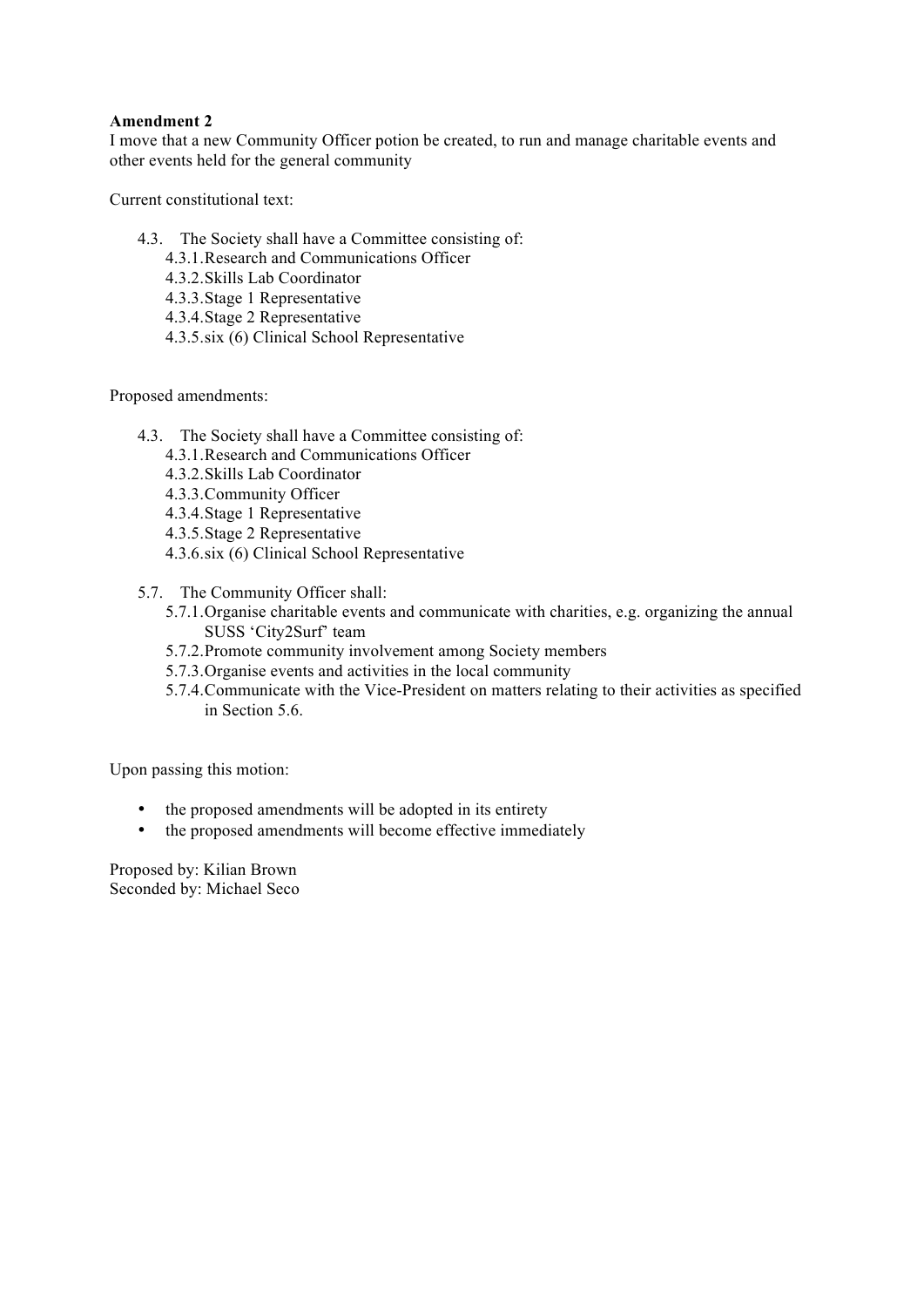### **Amendment 3**

I move that the restrictions for nominations to the Executive be amended such that they only apply to the Presidential position.

Current constitutional text:

9.6. In order to be nominated for, or elected to, an executive position, candidates must have previously served for a minimum of one (1) year on the Council.

Proposed amendments:

9.6. In order to be nominated for, or elected to, the Presidential or Vice-Presidential position, candidates must have previously served for a minimum of one (1) year on the Council.

Upon passing this motion:

- the proposed amendments will be adopted in its entirety
- the proposed amendments will become effective immediately

Proposed by: Kilian Brown Seconded by: Michael Seco